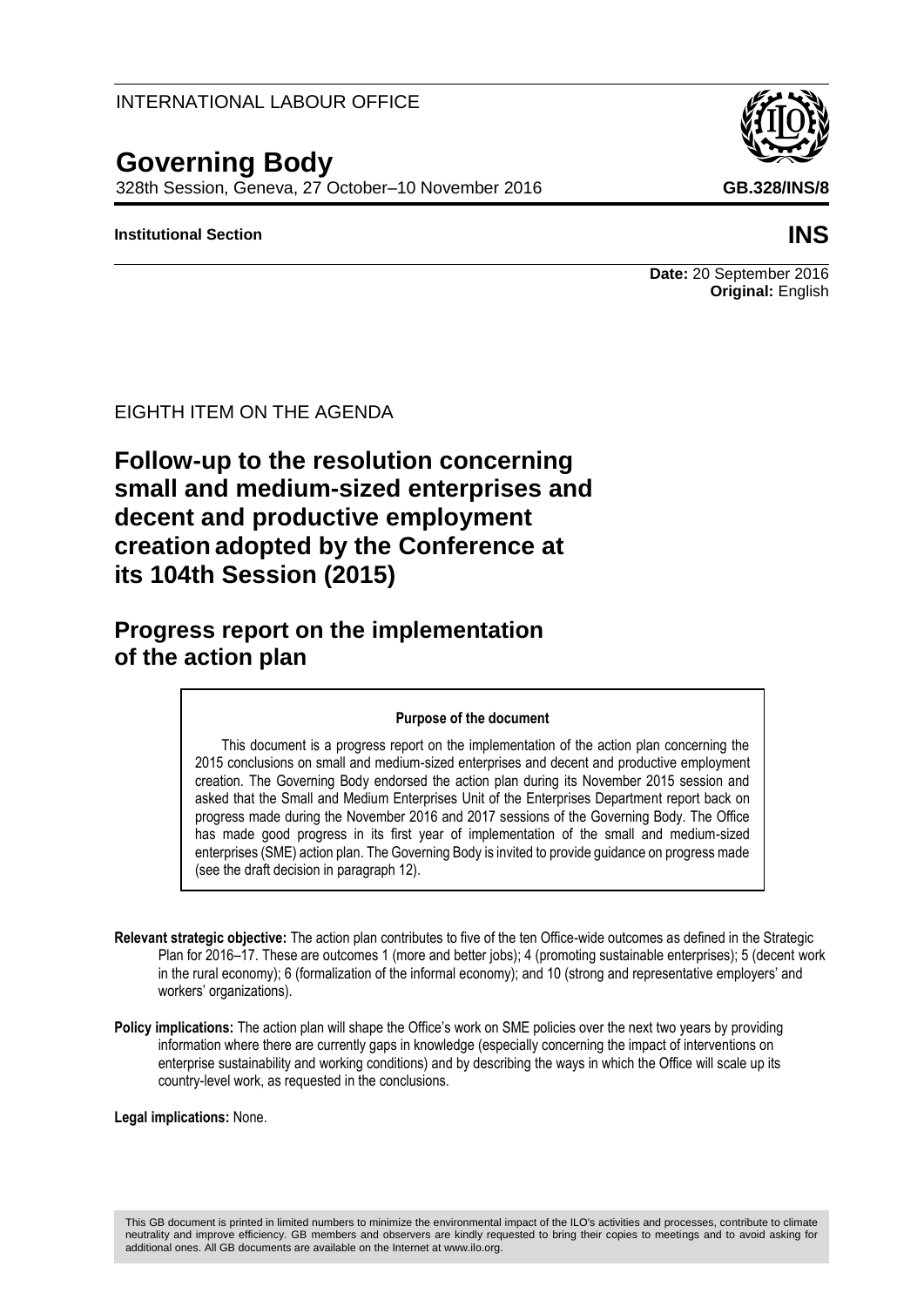- **Financial implications:** Most of the outputs for the current biennium are covered by the programme and budget for 2016–17. Some of the country-level work on the enabling environment is underfunded. For the 2018–19 biennium, a reprioritization of work and resource allocation will be considered and additional resource mobilization efforts will be undertaken in order to attain the objectives spelt out in the proposed action plan.
- **Follow-up action required:** The Office will take into consideration the guidance provided by the Governing Body on how to follow the action plan in the future, and provide the Governing Body with a report on progress in November 2017.
- **Author unit:** The Small and Medium Enterprises Unit of the Enterprises Department (ENTERPRISES/SME), in close cooperation with relevant departments and units.
- **Related documents:** Resolution and conclusions concerning small and medium-sized enterprises and decent and productive employment creation, adopted at the 104th Session of the International Labour Conference in 2015. Follow-up to the resolution concerning small and medium-sized enterprises and decent and productive employment creation, endorsed by the Governing Body at its 325th Session (November 2015).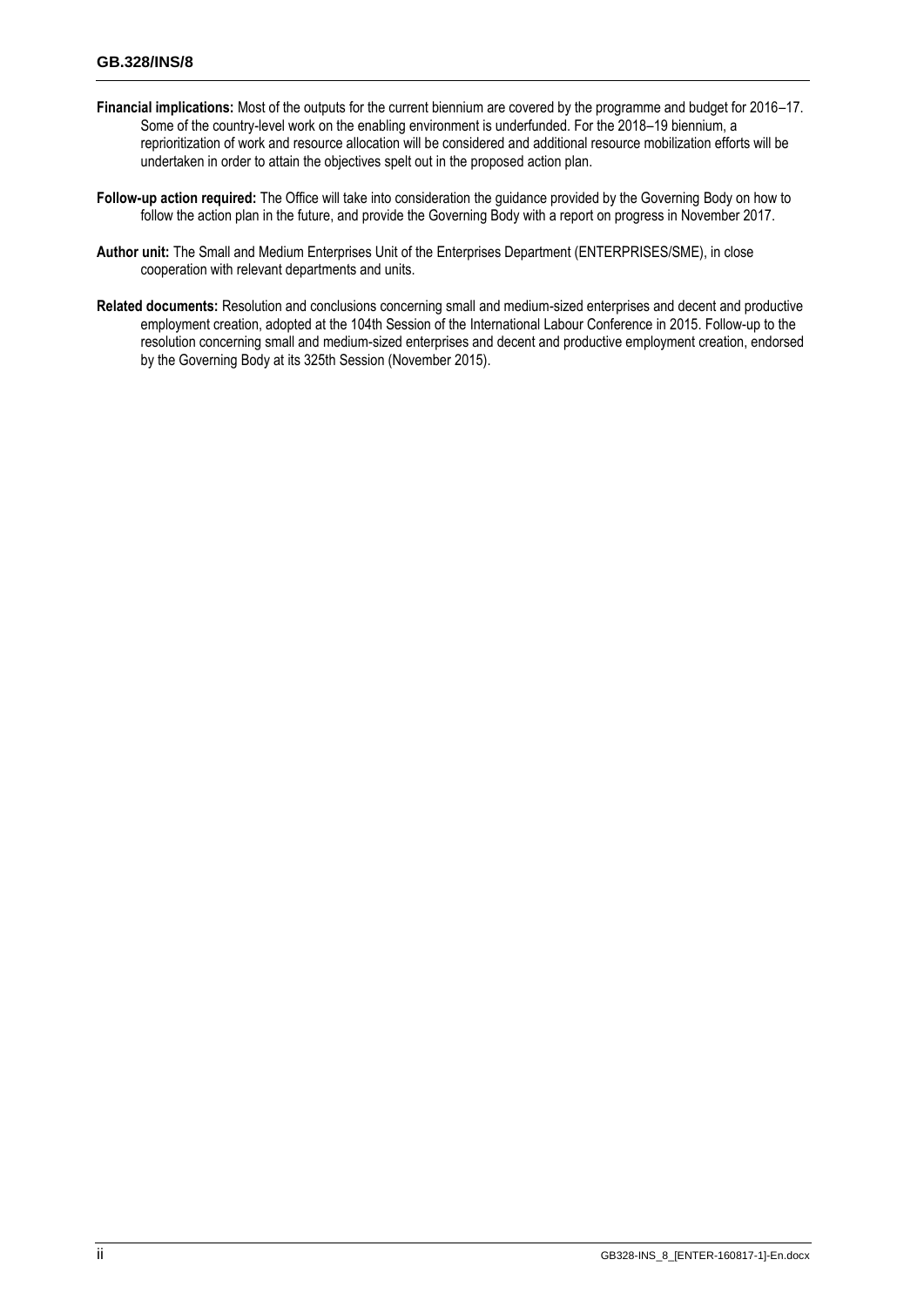## **I. Introduction**

- **1.** At its 325th Session in November 2015, the Governing Body endorsed a four-year action plan prepared by the Office on how to follow up on the 2015 conclusions concerning small and medium-sized enterprises (SMEs) and decent and productive employment creation. The Governing Body asked the Office to report back on the progress made during its November 2016 and 2017 sessions.
- **2.** The purpose of this report is to document the progress made since the endorsement of the action plan. The report highlights the main achievements, lessons learned, and challenges encountered in implementing the action plan. A detailed overview is provided. It compares planned and achieved deliverables, including progress, according to indicators of achievement.

## **II. Main achievements, lessons learned and challenges**

- **3.** The endorsed action plan takes a focused approach. It gives priority to concrete requests arising from the 2015 Conference discussion on SMEs rather than presenting the Office's full work plan on the promotion of SMEs that worldwide account for two-thirds of all jobs, and also create the majority of new jobs. Key deliverables established in the action plan include:
	- outputs involving the generation of knowledge which is of vital importance for evidence-based policy making; and
	- additional country-level work aimed at satisfying the high demand from member States for advice on SME policies.

### **Knowledge generation**

- **4.** A key deliverable is the review of the Enabling Environment for Sustainable Enterprises (EESE) programme, with the aim of expanding it. The deliverable is important because the EESE is the ILO's main intervention aimed at creating a conducive business environment for all enterprises and at contributing to a level playing field for SMEs, which are usually more severely affected by a non-conducive business environment than are larger enterprises. A concept note for the review has been developed as a joint effort with the ILO Bureau for Workers' Activities (ACTRAV) and the ILO Bureau for Employers' Activities (ACT/EMP), and it has been jointly agreed upon. The concept note states that there will be a desk review of the main EESE work done so far, a survey on the perceptions of stakeholders that have participated in EESE assessments, a workshop for the presentation and discussion of the main findings and a final report. A review team has been established, comprising the Office's technical lead unit, ACTRAV and ACT/EMP. The review team initiated the desk review, undertook a joint mission to a country currently applying the EESE methodology (United Republic of Tanzania) and agreed on the survey questions. The joint mission proved very valuable as it provided the opportunity for in-depth feedback from constituents. Due to the comprehensiveness of the review, the final report is slightly behind schedule and should be available before the end of 2016.
- **5.** While preparing for the 2016 Conference discussion on global supply chains, the Office was asked to document what is known about procurement from SMEs that are part of global supply chains and about what strategies actors can adopt to improve procurement practices.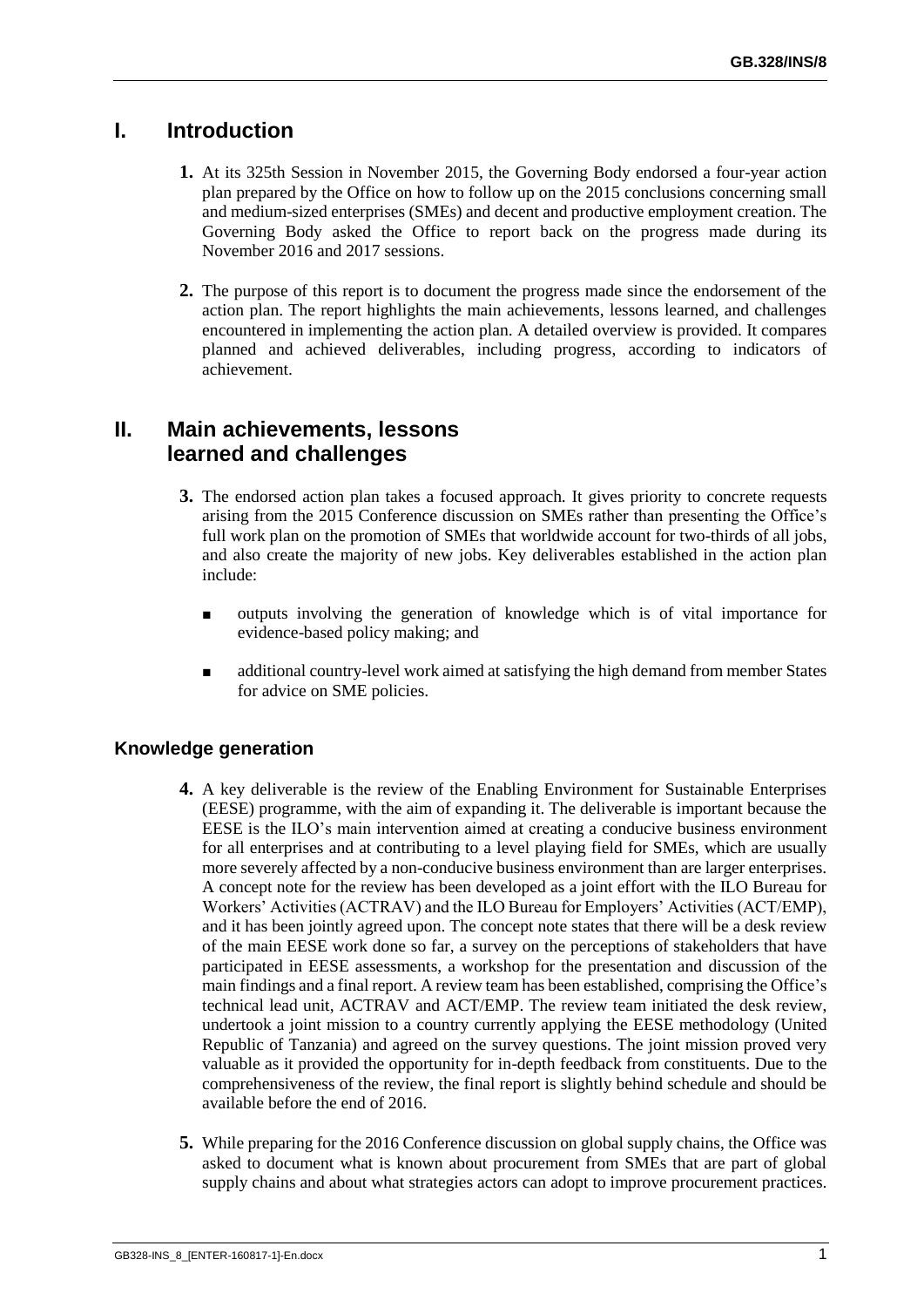A literature review summarizing the available empirical evidence was published before the Conference. It showed that little attention has been paid to this topic so far, even though SMEs offer many of the jobs in global supply chains as third and fourth tier suppliers. The available evidence centres on procurement from first and second tier suppliers, which are usually large enterprises. Little is known about the conditions of procurement from SME subcontractors. A complementary publication with four case studies on good practices in the procurement of goods and services from SMEs by large enterprises will be published in September 2016.

- **6.** The conclusions of the 2015 Conference discussion on SMEs call for an evidence-based approach to SME policies. They call for more research on the effectiveness and cost efficiency of SME interventions, and in particular on the economic, social, and environmental dimensions of enterprise sustainability and the improvement of working conditions. Consequently, new knowledge based on rigorous research on what works in SME development is another key deliverable in the action plan. The Office has developed an impressive series of new impact assessments that will result in at least six new briefs on the effectiveness of SME interventions by the end of the biennium (see Section III for details). The new impact assessments include six SME interventions, implemented by the ILO and other agencies. These range from the promotion of women's entrepreneurship in Kenya to agro-industry value chain projects in Cambodia, Timor Leste and Zambia. With respect to the impact assessment on women's entrepreneurship in Kenya, the Office succeeded in mobilizing additional resources by responding to a call for proposals put out by the ILO–World Bank joint research programme on job creation and shared prosperity. Convincing ILO project staff to contribute to the production of new knowledge about what works and what does not work in enterprise development and job creation is challenging because it involves additional work for project staff and requires additional financial resources. It also calls for a new culture of results measurement that will not equate a lack of findings with individual staff failure, but rather looks at it as a valuable contribution to organizational learning. These challenges can best be overcome by offering additional resources for monitoring and evaluation, such as specialist advice or matching funding, and by giving high-level exposure to programmes that produce new evidence.
- **7.** The conclusions ask for research on the impact of social dialogue and collective bargaining on working conditions in SMEs. The approved action plan states that this research would require additional resources that have not yet been allocated. Because these resources are not yet available, this research has not begun.

### **Additional country-level work**

- **8.** The action plan asks that the EESE programme be expanded through the design and implementation of seven additional country programme outcomes (CPOs) that will help member States improve the enabling environment. The Office has therefore put considerable emphasis on generating additional country work on EESE. A total of 11 new country assessments have been initiated or are under preparation. Requests for four additional assessments have been received but they are not yet funded, and would require resource reallocations during the current biennium.
- **9.** As young, high-growth SMEs create the majority of new jobs, the action plan states that the Office will start promoting this SME subgroup. A concept note specifying the ILO's approach on promoting growth-oriented SMEs has been developed and will form the basis for the design of new proposals to be submitted to donors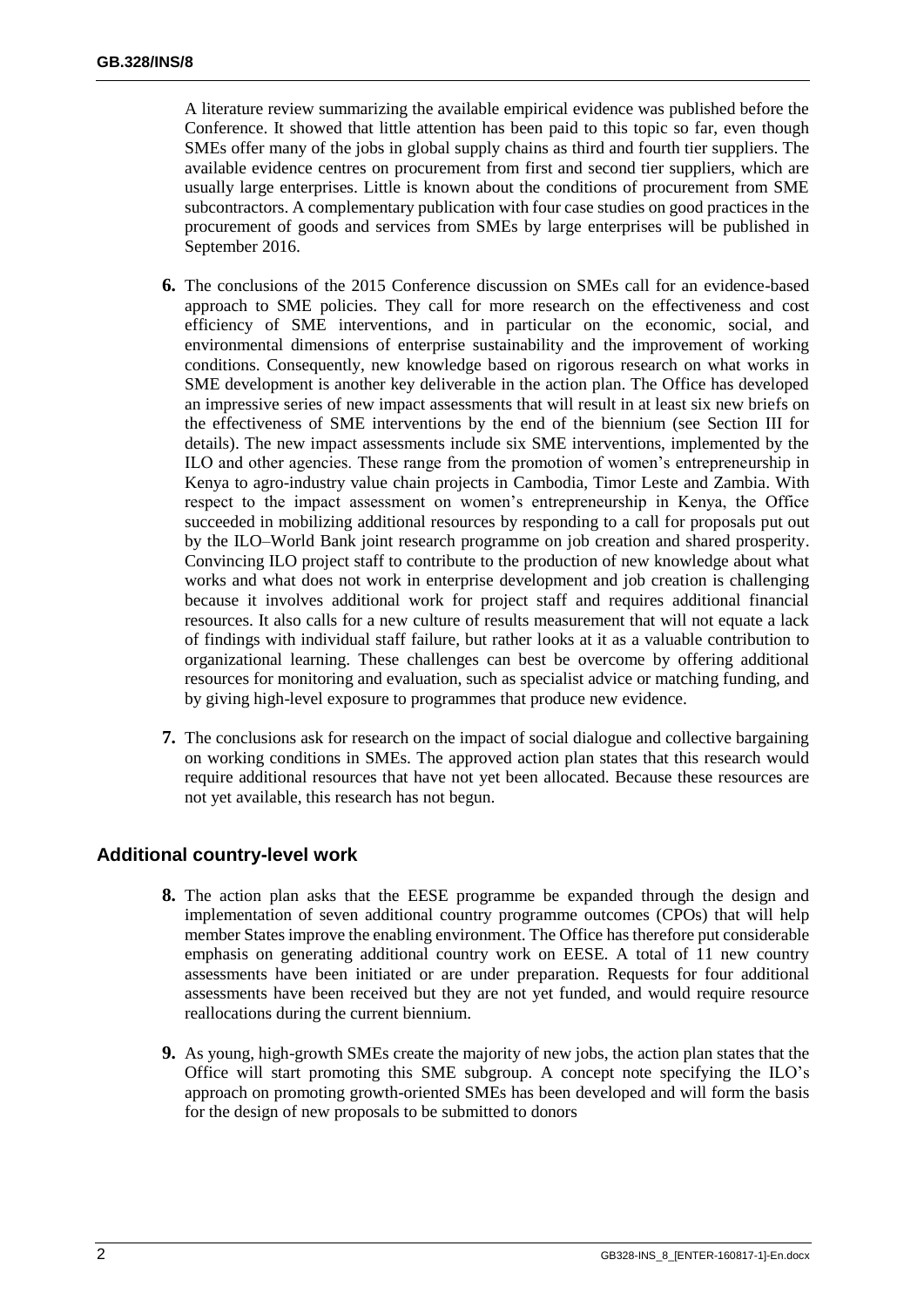## **III. Planned results vs. achievements relating to follow-up to SME Conclusion**

| Follow-up item<br>(paragraph of the conclusions)                                                                                                                                                         | <b>Planned deliverables</b>                                                                                                                                                                                                                                                                                                                                                                                                                                              | Indicators of achievement.<br>including timeline                                       | Progress as of July 2016                                                                                                                                                                                                                                                                                                                                                                                                                                                                                                              |
|----------------------------------------------------------------------------------------------------------------------------------------------------------------------------------------------------------|--------------------------------------------------------------------------------------------------------------------------------------------------------------------------------------------------------------------------------------------------------------------------------------------------------------------------------------------------------------------------------------------------------------------------------------------------------------------------|----------------------------------------------------------------------------------------|---------------------------------------------------------------------------------------------------------------------------------------------------------------------------------------------------------------------------------------------------------------------------------------------------------------------------------------------------------------------------------------------------------------------------------------------------------------------------------------------------------------------------------------|
| For the 2016-17 biennium                                                                                                                                                                                 |                                                                                                                                                                                                                                                                                                                                                                                                                                                                          |                                                                                        |                                                                                                                                                                                                                                                                                                                                                                                                                                                                                                                                       |
| Knowledge generation                                                                                                                                                                                     |                                                                                                                                                                                                                                                                                                                                                                                                                                                                          |                                                                                        |                                                                                                                                                                                                                                                                                                                                                                                                                                                                                                                                       |
| Review of the EESE programme with a<br>view to expanding it $(20(b))$ .                                                                                                                                  | A report that: (1) takes stock of what<br>works and what needs to be improved;<br>(2) provides suggestions on how to scale<br>up the EESE; and (3) gives guidance on<br>how to assess the possible effects of new<br>rules and regulations on SMEs before<br>introducing them.                                                                                                                                                                                           | Report is produced and made<br>available (03/2016).                                    | A concept note for the review has been developed, a review team that<br>includes ACTRAV and ACT/EMP has been established and the review<br>has begun. The review builds on a desk review, a survey among EESE<br>stakeholders that have participated in country assessments of the<br>enabling environment, a joint mission of the review team to a country<br>currently working with the EESE methodology and a workshop for<br>presenting the findings of the review. The report is expected to be<br>completed by the end of 2016. |
| Assessment of the effect of new rules and<br>regulations on SMEs and their workers<br>(9(a)).                                                                                                            |                                                                                                                                                                                                                                                                                                                                                                                                                                                                          |                                                                                        |                                                                                                                                                                                                                                                                                                                                                                                                                                                                                                                                       |
| Research on good practices for the<br>procurement of goods and services from<br>SMEs by large enterprises within supply<br>chains (20(e)).                                                               | A report summarizing empirical evidence<br>on: (1) relevance of procurement of large<br>enterprises from SMEs; (2) opportunities<br>and threats relating to SMEs' participation<br>in supply chains; (3) key internal and<br>external factors enabling SMEs to capture<br>value added; and (4) ILO experiences with<br>strengthening the links between large<br>buyers and SMEs, such as the Sustaining<br>Competitive and Responsible Enterprises<br>(SCORE) programme. | Report is published before the<br>105th Session of the Conference<br>(2016) (04/2016). | Report was published in May 2016.                                                                                                                                                                                                                                                                                                                                                                                                                                                                                                     |
| Collection of more evidence on what<br>works in SME development, in particular<br>in relation to the improvement of working<br>conditions and the three dimensions of<br>enterprise sustainability (21). | (a) Generation of primary evidence:<br>completion of four experimental or<br>quasi-experimental impact<br>assessments.                                                                                                                                                                                                                                                                                                                                                   | (a) Four briefs are produced and<br>made available (12/2017).                          | (a) The Office has developed a series of new impact assessments of<br>interventions conducted by ILO and by other agencies. These will<br>result in the production of at least six new briefs before the end of the<br>biennium. <sup>1</sup>                                                                                                                                                                                                                                                                                         |
|                                                                                                                                                                                                          | (b) Two ILO projects pass external audits<br>of their results measurement systems<br>with the aim of further improving the<br>ILO's capacities in this area.                                                                                                                                                                                                                                                                                                             | (b) External audit reports confirm<br>that projects passed the audit<br>$(12/2017)$ .  | (b) Two ILO projects have been selected and are expected to undergo an<br>external audit in accordance with the results measurement standard of<br>the Donor Committee for Enterprise Development (DCED) before the<br>end of the biennium. 2                                                                                                                                                                                                                                                                                         |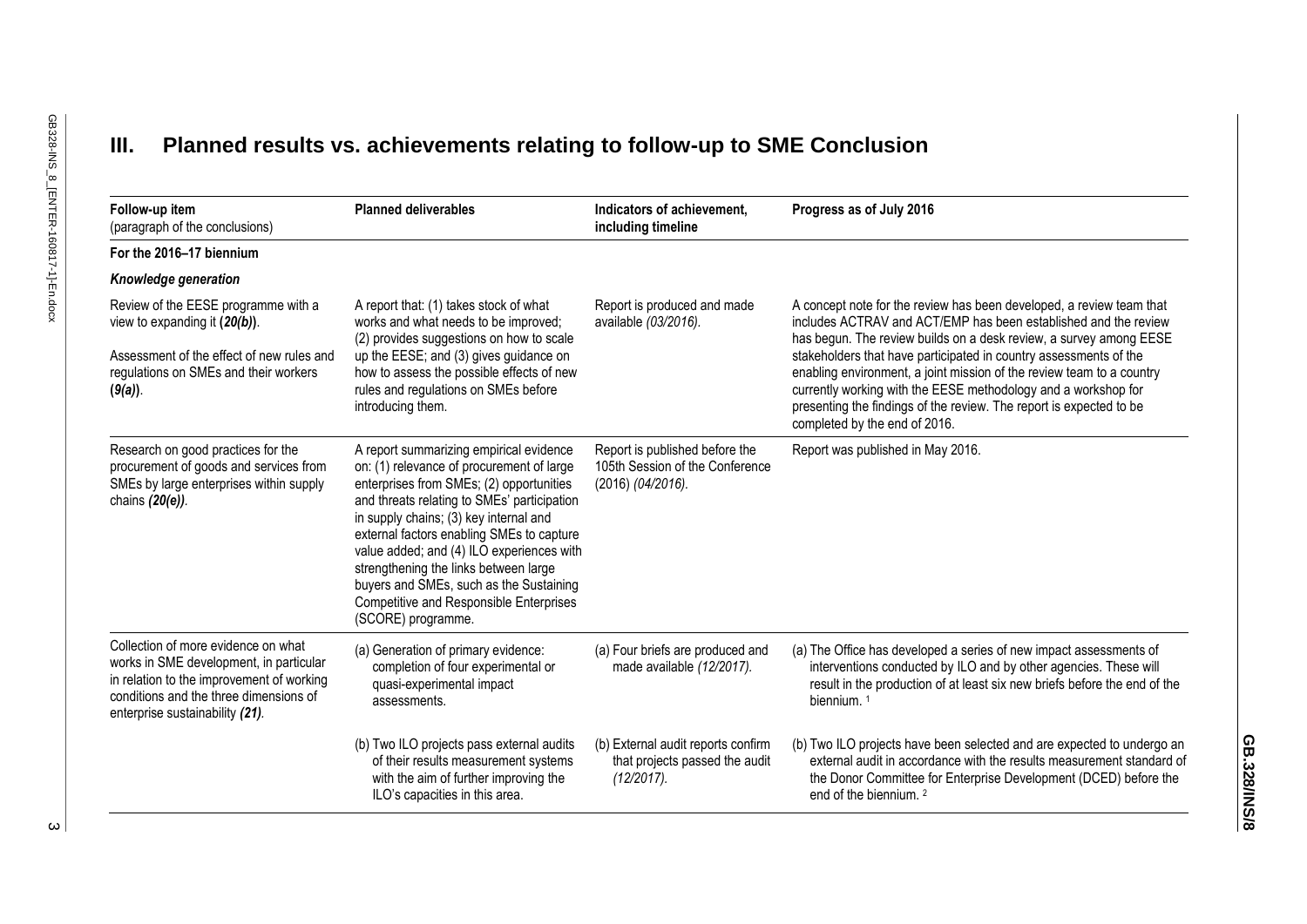| Follow-up item<br>(paragraph of the conclusions)                                                                                                                                                                              | <b>Planned deliverables</b>                                                                                                                                                     | Indicators of achievement,<br>including timeline                                                                                                                                                                | Progress as of July 2016                                                                                                                                                                                                                                                                                              |
|-------------------------------------------------------------------------------------------------------------------------------------------------------------------------------------------------------------------------------|---------------------------------------------------------------------------------------------------------------------------------------------------------------------------------|-----------------------------------------------------------------------------------------------------------------------------------------------------------------------------------------------------------------|-----------------------------------------------------------------------------------------------------------------------------------------------------------------------------------------------------------------------------------------------------------------------------------------------------------------------|
|                                                                                                                                                                                                                               | (c) Sharing evidence with constituents:<br>two knowledge-sharing events to<br>present new findings.                                                                             | (c) Written evaluations of the<br>events show that 70 per cent of<br>participants can apply the<br>evidence presented when they<br>design their SME programmes<br>(12/2017).                                    | (c) Working together, the ILO and the DCED organized the 2016 edition<br>of the Global Seminar on Results Measurement covering key issues<br>such as the measurement of job creation in projects on private sector<br>development.                                                                                    |
|                                                                                                                                                                                                                               |                                                                                                                                                                                 |                                                                                                                                                                                                                 | In February 2017, the ILO will organize a conference on the latest<br>evidence on how to create more and better jobs through a market<br>systems approach to the promotion of SMEs.                                                                                                                                   |
| Research on the impact of social dialogue<br>and collective bargaining systems on<br>working conditions in SMEs (21).                                                                                                         | One report, one workshop for discussion<br>of findings with constituents, and one<br>policy brief.                                                                              | Brief is made available (03/2017).                                                                                                                                                                              | As mentioned in the action plan this item will commence, pending the<br>availability of resources.                                                                                                                                                                                                                    |
| Country-level work                                                                                                                                                                                                            |                                                                                                                                                                                 |                                                                                                                                                                                                                 |                                                                                                                                                                                                                                                                                                                       |
| Expansion of the EESE programme,<br>including stronger links to work on ILO<br>policies on employment and quality of<br>work and Decent Work Country<br>Programmes (20(b)).                                                   | (a) Design and implementation of seven<br>additional country programme<br>outcomes, helping member States<br>improve the enabling environment.                                  | (a) Seven additional member<br>States report improvements in<br>the enabling environment<br>(source: indicator 4.1 of the<br>ILO results measurement<br>framework; baseline: eight<br>member States) (12/2017). | (a) Some 11 country assessments have been initiated or are under<br>preparation. Requests for an additional four assessments have been<br>received, are not yet funded, and would require consideration of a<br>reprioritization of work and additional resource mobilization efforts<br>during the current biennium. |
| Development of a new EESE component<br>on the formalization of informal SMEs,<br>consistent with the follow-up to the<br>Transition from the Informal to the Formal<br>Economy Recommendation, 2015<br>(No. 204), $(20(c))$ . | (b) The production of new tools for the<br>promotion of SME formalization,<br>including an intervention model,<br>implementation methodology and key<br>tools for constituents. | b) New tools for the promotion of<br>SME formalization are<br>available on the ILO EESE<br>website; a toolkit on SME<br>formalization is published and<br>made available (03/2017).                             | (b) An additional specialist position was created and filled, on track                                                                                                                                                                                                                                                |
|                                                                                                                                                                                                                               | (c) Three related extra-budgetary<br>technical cooperation (XBTC) project<br>proposals, including one impact<br>evaluation.                                                     | (c) Three proposals pass internal<br>quality control and are<br>submitted to donors (12/2017).                                                                                                                  | (c) Not yet started.                                                                                                                                                                                                                                                                                                  |
| Intensification of efforts to support<br>growth-oriented SMEs (20(a)).                                                                                                                                                        | A concept note specifying the ILO's<br>approach to promoting growth-oriented<br>SMEs for submission to donors.                                                                  | One proposal passes internal<br>quality control and is submitted to<br>donors (12/2017).                                                                                                                        | A concept note on the ILO's approach has been produced.                                                                                                                                                                                                                                                               |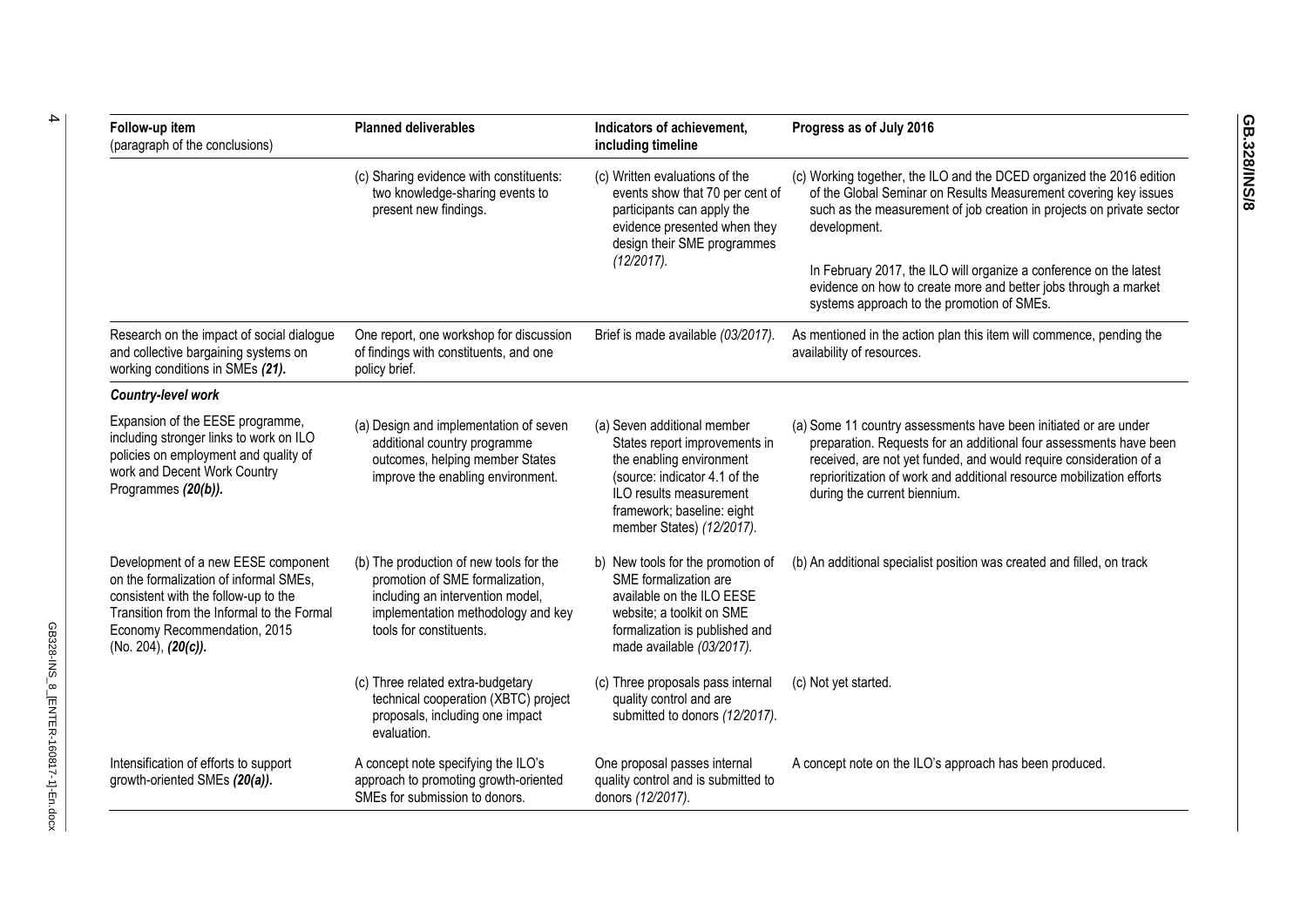| Follow-up item<br>(paragraph of the conclusions)                                                                                                      | <b>Planned deliverables</b>                                                                                                                                                                                                                                                                                                                                                                                                                                                                                                                                                                                                                                                              | Indicators of achievement,<br>including timeline                                                                                                                                                                    | Progress as of July 2016     |
|-------------------------------------------------------------------------------------------------------------------------------------------------------|------------------------------------------------------------------------------------------------------------------------------------------------------------------------------------------------------------------------------------------------------------------------------------------------------------------------------------------------------------------------------------------------------------------------------------------------------------------------------------------------------------------------------------------------------------------------------------------------------------------------------------------------------------------------------------------|---------------------------------------------------------------------------------------------------------------------------------------------------------------------------------------------------------------------|------------------------------|
|                                                                                                                                                       | Design and implementation of an<br>additional three CPOs helping member<br>States promote growth-oriented SMEs<br>(provided that extra-budgetary resources<br>can be mobilized).                                                                                                                                                                                                                                                                                                                                                                                                                                                                                                         |                                                                                                                                                                                                                     |                              |
| For the 2018-19 biennium                                                                                                                              |                                                                                                                                                                                                                                                                                                                                                                                                                                                                                                                                                                                                                                                                                          |                                                                                                                                                                                                                     |                              |
| Expansion of the ILO's core SME portfolio<br>in alignment with Decent Work Country<br>Programmes and Sustainable<br>Development Goals<br>(20(a)–(f)). | (a) Design and implementation of ten<br>additional CPOs (in line with national<br>sustainable development goals) to help<br>member States scale up SME policies.<br>Particular emphasis should be given:<br>to consolidating the EESE (at the<br>expanded level of the previous<br>biennium); to the scaling up of<br>interventions to formalize SMEs; to the<br>promotion of growth-oriented SMEs; to<br>the greening of enterprises and value<br>chains; to opportunities for SMEs in<br>green goods and services; and to<br>improving SME productivity and<br>working conditions through<br>programmes such as SCORE, which is<br>entirely dependent on extra-budgetary<br>resources. | (a) Ten additional member States<br>report implementation of SME-<br>support programmes (source:<br>indicators 4.1 to 4.3 of the ILO<br>results measurement<br>framework; baseline: 48<br>member States) (12/2017). | (a) and (b) not yet started. |
|                                                                                                                                                       | (b) Additional mobilization of<br>extra-budgetary resources.                                                                                                                                                                                                                                                                                                                                                                                                                                                                                                                                                                                                                             | (b) Increase in SME XBTC<br>portfolio to \$100 million<br>(\$84 million as of 15 August<br>$2015$ ).                                                                                                                |                              |

improving working conditions".